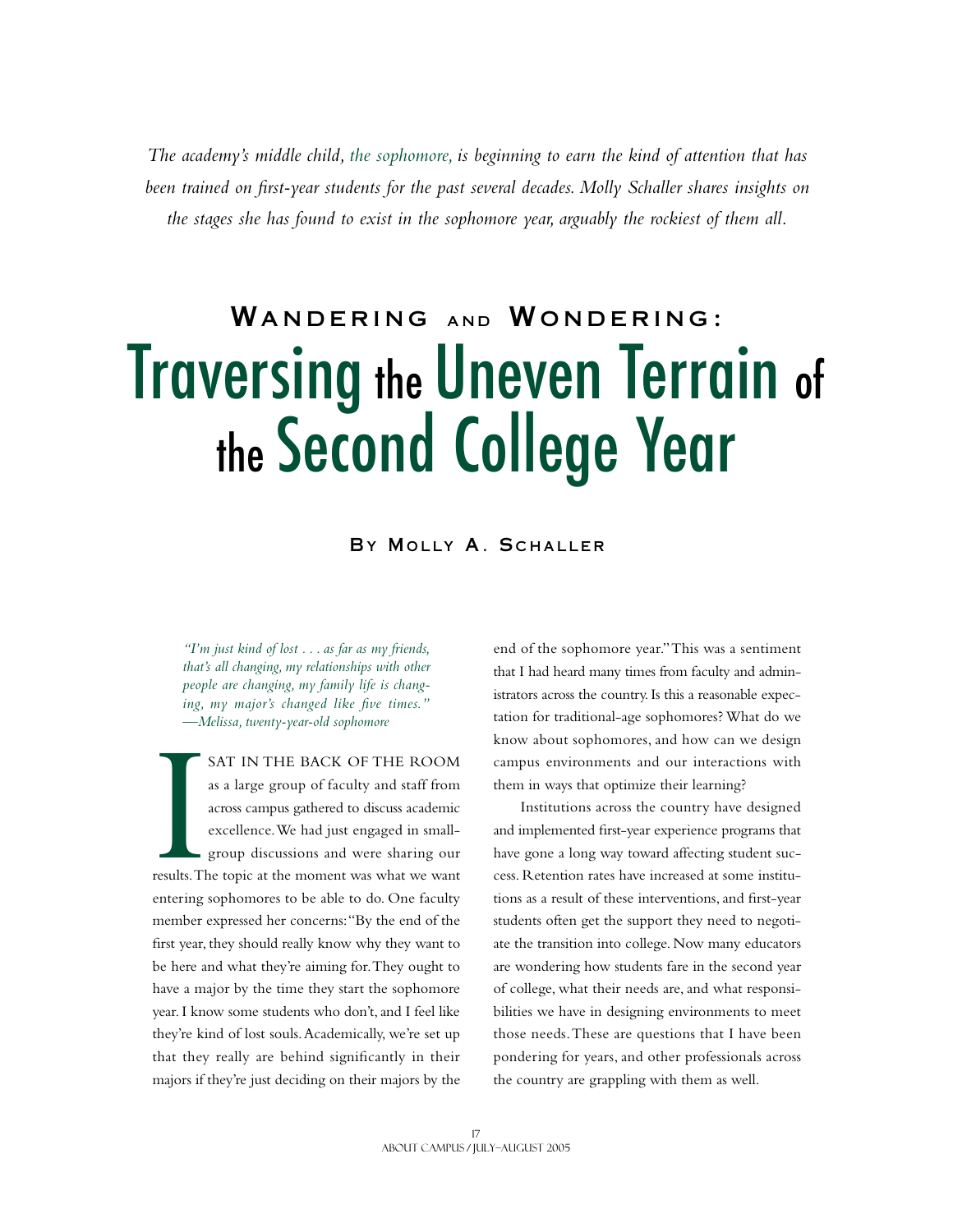At present, there are few truly comprehensive programs for sophomore students.There are residential, academic, career, and campus ministry programs for sophomore students at several institutions. Colgate University has one of the most comprehensive programs for college sophomores. Its Sophomore Year Experience is year two of a progressive program that focuses on citizenship education and highlights development of class community, academic enrichment opportunities, mentorship from faculty and alumni, and career exploration. Colgate has devoted significant resources to this program, including hiring a dean of the Sophomore Year Experience and redesigning living opportunities in order to group sophomores together as they focus on learning the arts of democracy.

Institutions that wish to attend to sophomore students in new ways need to ground their programs in an understanding of the challenges of the sophomore year. In my own work with sophomores, I have often felt inadequate, as if I were missing what they need. In the course of my research into the second-year experience, I have found that sophomores are at an important developmental point, one that has implications for our environments, programs, and approaches to learning.

In my effort to make sense of the sophomore year, I listened to nineteen traditional-age sophomores at a midsize, private Catholic university as they described their second-year experience in focus groups or individual interviews. Eleven of the students were women, and seventeen were Caucasian.They were selecting majors in a variety of academic fields: one each in American studies, art, mechanical engineering, political science, psychology and sociology, special education, communication, and biology/premedicine; two in English; three in business; and four in education.

I discovered that these students existed in or moved through four stages in three aspects of their lives.The four stages are random exploration, focused exploration, tentative choices, and commitment.Although I asked questions about spirituality, campus involvement, and home life, most of what students wanted to share pertained to three issues: how they viewed themselves, their relationships, and their academic experiences and decisions. Most of the students were in the focused exploration or tentative choices stage of their experience with each of the three issues; some were still in random exploration of an issue or were moving into commitment on one or more of the issues.What follows is a description of each of the stages and their implications for the design of learning environments.

### **RANDOM EXPLORATION**

FOR MANY of the students in the study, the first<br>year of college had been a time of random<br>exploration. They had moved through the col-<br>lege experience with a sense of exuberance. The change year of college had been a time of random exploration.They had moved through the college experience with a sense of exuberance.The change in environment and responsibilities meant that the students had been experiencing themselves and their world in new ways.They described decisions they had made in their first year as lacking self-reflection.While most of the sophomores had moved out of this stage by the end of their first year of college or by the end of the summer between the two years, some remained in this stage in one or more areas of their lives.

Emily (all names in this article are pseudonyms), a transfer student who was experiencing the university much as a first-year student would, exhibited this lack of reflection:"I don't know how many times I've said I'm going to study tonight and then the next thing I know I'm like in a house with a million people in it." For Emily, motivators for this behavior were mostly other people encouraging her to go out or attend a party.

Sophomore students in random exploration seemed very aware of the choices pending in their lives, especially in regard to majors and careers. However, they made choices that allowed them to delay deciding until later. For Emily, that meant selecting a major that would allow her to specialize or focus her life later. She said, "I'm just glad I'm in a broad major because I don't know specifically what I want to do." Because students in random exploration do not yet seem to be in touch with an internal voice or in active reflection about decisions, their movement through the college experience can seem undirected.

#### **FOCUSED EXPLORATION**

RANDOM EXPLORATION did not end<br>abruptly for the students in this study. Stu-<br>dents described periods of growing awareness<br>about their choices and their world. Many of the stuabruptly for the students in this study. Students described periods of growing awareness dents made the transition from random exploration to the next stage, focused exploration, over the summer between their first and second years or early in the sophomore year.Therefore, most of the sophomores in this study were in focused exploration in one or more areas of their lives. In focused exploration, students began to express a level of frustration with their current relationships, with themselves, or with their academic experience.They began to question the choices they had made during random exploration and wondered out loud about the mistakes they had made. Compli-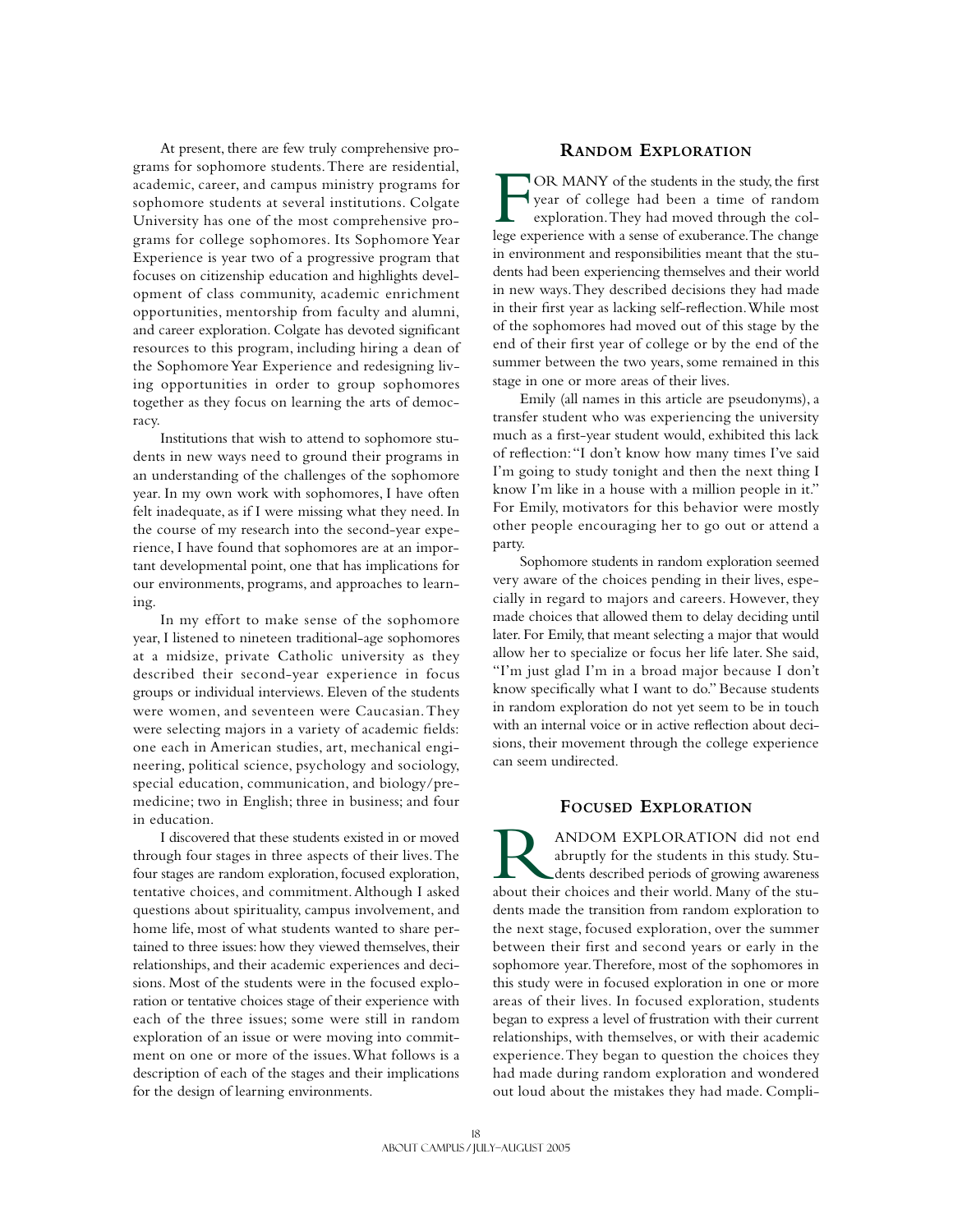# Most of what students wanted to share pertained to three issues: how they viewed themselves, their relationships, and their academic experiences and decisions.

cating matters for many was the pressure they felt to select a major, to have a sense of a future career and life direction.

Rob selected American studies as his major so that he could "take classes that I just enjoy and learn while I was here."While this worked for Rob at the beginning of the sophomore year, by the middle of the year, he was feeling pressure to get something else out of his college experience. Rob was becoming increasingly concerned about his future. Describing his frustration, he said, "American Studies, I have no idea where I'm going with it. . . . I have no idea what I'm going to do when I get out of college." Rob soon lost enthusiasm for classes because he could not attach his enjoyment of the course topics to his future security. His grades fell, and he found himself losing concentration on his schoolwork.

As focused exploration took hold, many of the participants began to experience the challenge of the sophomore year. Dan, a political science major, described the year by saying,"I think being a sophomore is more—you see both sides. I think it's almost like a turning point in a way. . . . It's like you're standing on a fence." Dan's metaphor for standing on a fence fit what others in the study described: Sophomores look backward and see their first year of college and their childhood, and they look forward and see the rest of their college career and their future.

Although Rob was overwhelmed by thoughts of his future, he was enjoying the opportunity to generally reflect on life. He said,"I'm much happier this year, I'd say. I like who I am. I'm working on getting to know myself better, though.That's pretty much what's impor-

We love feedback. Send letters to executive editor Marcia Baxter Magolda (aboutcampus@muohio.edu), and please copy her on notes to authors.

tant to me now." Others were facing periods of crisis, with exploration of themselves, relationships, and the future at the center of their lives. Melissa, an elementary education major, was experiencing great frustration with her major and decisions about her future. She described the pressure she felt to decide on a major as she walked in the door and blamed the university for encouraging students to make early decisions about their majors.At the end of her sophomore year, Melissa was uncertain and experiencing constant worry. She said she was feeling stressed.When I asked her to describe it, she said, "The stress that I'm talking about is more like, what I'm going to do for the rest of my life, where am I going?"

The longer a student remained in focused exploration, the more comprehensive their exploration became. Some students moved through focused exploration more quickly than others, often seizing on an answer about themselves, their relationships, or their academics that seemed to fit well enough.The students who took on focused exploration more fully seemed to look at their lives more thoroughly.This is the dilemma of the sophomore year. If we want our students to understand themselves and begin the process of becoming selfdirected, should they stay in this stage for longer periods of time or in deeper ways? If we believe so, we can anticipate that students will need support as they move through this process. If students don't stay in this stage for long enough or in deep ways, then they may resort to allowing powerful external forces such as parents, peers, faculty, society at large, or old notions of themselves to make decisions for them (see Matt Sheahan's story in "Too Sure Too Soon:When Choosing Should Wait" in the May-June 2004 issue of *About Campus*).

### **TENTATIVE CHOICES**

MANY OF THE SOPHOMORES in this<br>study began to make choices during the<br>sophomore year that would set the direc-<br>tion for the remainder of their college career. Making study began to make choices during the sophomore year that would set the direction for the remainder of their college career. Making

*Molly A. Schaller* is coordinator of the college student personnel program and assistant professor at the University of Dayton. She can be reached at Molly.Schaller@notes. udayton.edu.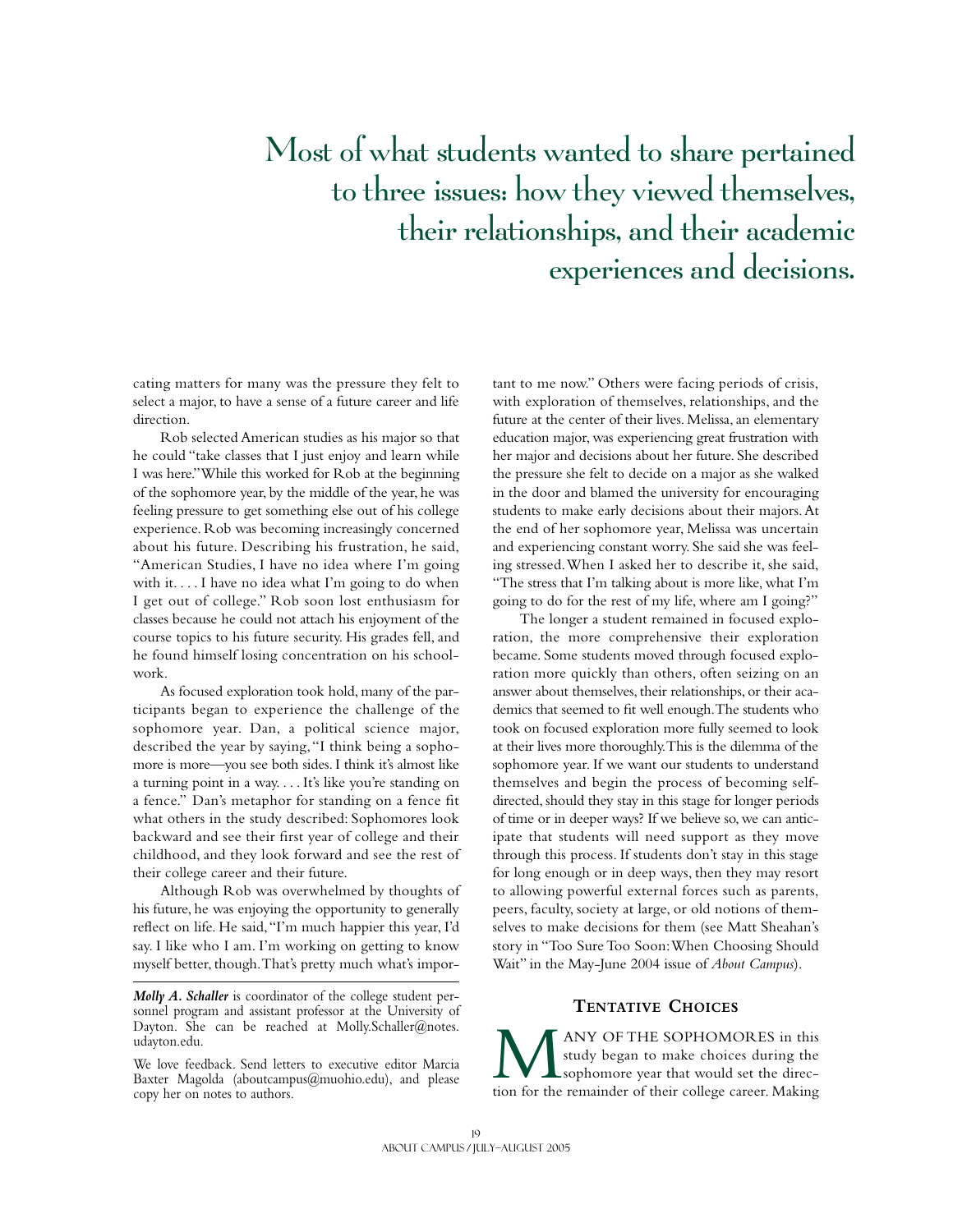# If students don't stay in focused exploration for long enough or in deep ways, then they may resort to allowing powerful external forces or old notions of themselves to make decisions for them.

these choices, even tentatively, moved students out of focused exploration and into the next stage, tentative choices. Jenna was one of the students who had changed her major multiple times, from psychology to English to a triple major, before she chose education. Jenna described the choice:"I love it so much more now that I know what I'm getting into, and it kind of makes it worthwhile. I know what I'm getting into, and it makes it easier to go to classes, more rewarding now."The decision-making process was challenging for Jenna, but when she stepped into the high school classroom to begin observations, she felt relief that her selection seemed to fit.

Students in the tentative choices stage described a new level of responsibility that came with seeing their future more clearly. Lauren, a psychology and sociology major, had a difficult sophomore year. She described her new sense of responsibility:"I pretty much know what I want out of my future, so I'm figuring out what to do to get there, and I don't mind doing things myself. I'm more independent, more future-oriented, too, more responsible too. Last year, it was just a year to have fun and stuff.This year, it's more like—'settle down, you know your limits on things, and what you have to do to get certain grades.'"

While tentative choices must be made, it is the process of how they are made that seems most important for sophomores. If sophomores examine the options fully, engage thoroughly in focused exploration, and make decisions based on internal connections to the exploration period, then their choices may be more aligned to personal values.

### **COMMITMENT**

**FEW OF THE SOPHOMORES** in this study<br>were able to move through the lingering anxi-<br>ety of tentative choices to make confident deci-<br>sions about their future. Those who could do so moved were able to move through the lingering anxiety of tentative choices to make confident decisions about their future.Those who could do so moved to commitment. In commitment, students spoke differently than others about their year.They were already planning for the future, clear about what they wanted, and unwavering in their sense of responsibility for their own future. Akash, a business major, found that the approaches faculty took with him were helping him to take on more responsibility for his own education. He reported,"Instead of teachers teaching you, you have to learn it on your own now; they're just kind of there to guide you. It's like the teaching aspect is done. It's about the work ethic now."Akash carefully planned his classes, service work, and friendships because he wanted a secure future. He described his friends as the people who, in twenty years, he would call his "college buddies."

Amy, a photography major, also had made firm commitments to her future and her major. She had experienced constant criticism from faculty, which peaked at her sophomore review. Knowing that she would be limited in her future career, she said,"I'm like growing up and I'm trying to figure out what I'm going to do with my life, because being an art major, the possibilities are not grandiose. So, it's like being comfortable with that and accepting that, OK, I might be a waitress for the next five years and I still can be happy; I don't need money as long as I'm happy."

Students in commitment in one or more areas of their life did not doubt their decisions as did sophomores in the tentative choices stage. Instead, they were either resolute in their choices or they felt such relief in making a choice that they ignored their other options.This is an important distinction. Sophomores who make choices while in denial of other options may, in fact, end up revisiting those same alternatives as they age.

# **PUTTING THE SOPHOMORE YEAR IN CONTEXT**

WHILE THE SOPHOMORE YEAR is a unique experience, it fits into the larger context of becoming an adult. The students I talked with were keenly aware of the responsiunique experience, it fits into the larger context of becoming an adult.The stu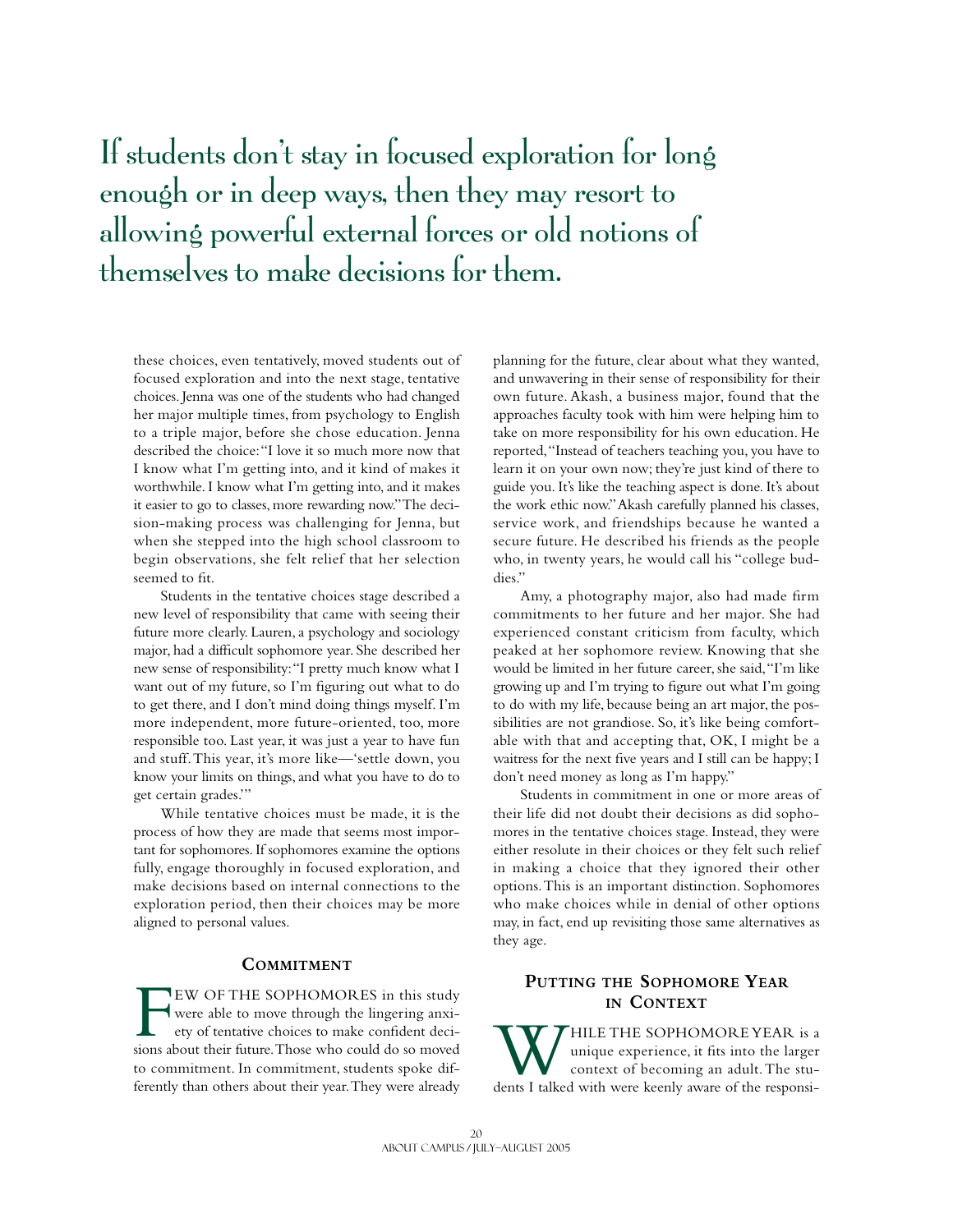bility that loomed after college. Many of them actually talked about the impact that turning twenty had on their view of themselves as adults. Robert Kegan, in his book *In Over Our Heads,* puts the experience of the sophomore year in this context of becoming an adult. He describes adolescence as an egocentric period. In this period, individuals' decision-making processes, like those of the students in random exploration, are often driven by impulses. Being in random exploration also seems related to Marcia Baxter Magolda's finding in her book *Knowing and Reasoning in College* that most of the first-year students and about half of the sophomore students in her study employed what she calls a*bsolute knowing.* For these students, authority figures are responsible for determining what is true and then for providing that information to students. Because students in random exploration do not yet seem to be in touch with an internal voice or in active reflection about decisions, they may feel uncertain about what they should be doing if they are not receiving direction from others.These students may be following the direction of authority or acting impulsively.

In moving beyond adolescence*,* individuals develop a psychological life that includes the tools to make choices and respond to the expectations of others in relationships, Kegan notes. Similarly, Baxter Magolda's findings suggest that nearly half of the sophomore students in her study were in the stage she calls *transitional knowing.* For these students, truly understanding what is happening in the classroom and in life becomes important. This parallels the sophomores' experience of focused exploration, when they seek meaning and direction in life.

While the sophomores in this study seemed to match Kegan's and Baxter Magolda's descriptions, remaining transitional knowers will not help students meet the demands of adult life. When students are forced to make decisions regarding their major, they may still be responding to the expectations of others instead of making decisions based on a self-constructed voice. In her book *Making Their Own Way,* Baxter Magolda chronicles the importance of self-authorship as central to adult decision making. She also points out that most of the college graduates in her study did not become capable of directing their own choices until well after college. If we recognize this as an important developmental leap, then we have the responsibility to design learning environments that assist in the process rather than leave it to chance. In designing environments to encourage student learning, our challenge is to provide a context in which students can move toward selfauthorship.

### **IMPLICATIONS FOR LEARNING**

ROBERT BARR and John Tagg's 1995 arti-<br>cle on moving from a teaching to a learning<br>paradigm sparked a decade-long conversation<br>about the design of learning environments. The Americle on moving from a teaching to a learning paradigm sparked a decade-long conversation can Association for Higher Education recently published a set of key characteristics of learning-centered institutions that was written by Kay McClenney. One of the six important characteristics is that students "participate in a diverse array of engaging learning experiences aligned with required outcomes and designed in accord with good educational practice." In designing learning environments for sophomore students, we can borrow from McClenney's suggestions for ways to engage students, including expecting students to be responsible for their learning, using active and collaborative learning experiences, and working with students to design individual learning plans.

Sophomores need encouragement to take on responsibility for their learning.To optimize learning, we can design environments to guide sophomores in ongoing, structured exploration of the world and of themselves. Sophomores can be taught to engage in selfreflection and then be required to do so in curricular and cocurricular activities.All of these things require intentional planning by educators.

The key goal for students in random exploration is for them to become fully engaged in the learning process. In turn, the key goal for students in focused exploration is for them to connect with their inner voice, to acknowledge external pressures, and to make decisions about the future that are rooted in a thorough exploration process. If students engage in these processes, the tentative choices and commitments they make will be solid foundations for their lives.

**Designing Optimal Learning Environments for Sophomores in Random Exploration.** Random exploration plays an important role in students' lives. It is one way to get to know themselves and the world. However, because students in this stage do not engage in reflection, their experiences are not sorted through, categorized, or judged. In random exploration, students may make the same mistakes repeatedly. By taking the following actions, we can help students start to reflect on and learn from their mistakes.

• *Give students the responsibility for learning.* The main barrier to learning for students in random exploration is that they tend to relinquish responsibility for learning. If a student's mother suggests a major, a professor suggests a topic for a paper, or an adviser suggests a class, the student may not engage in a thorough decisionmaking process about that choice. For example, Lauren,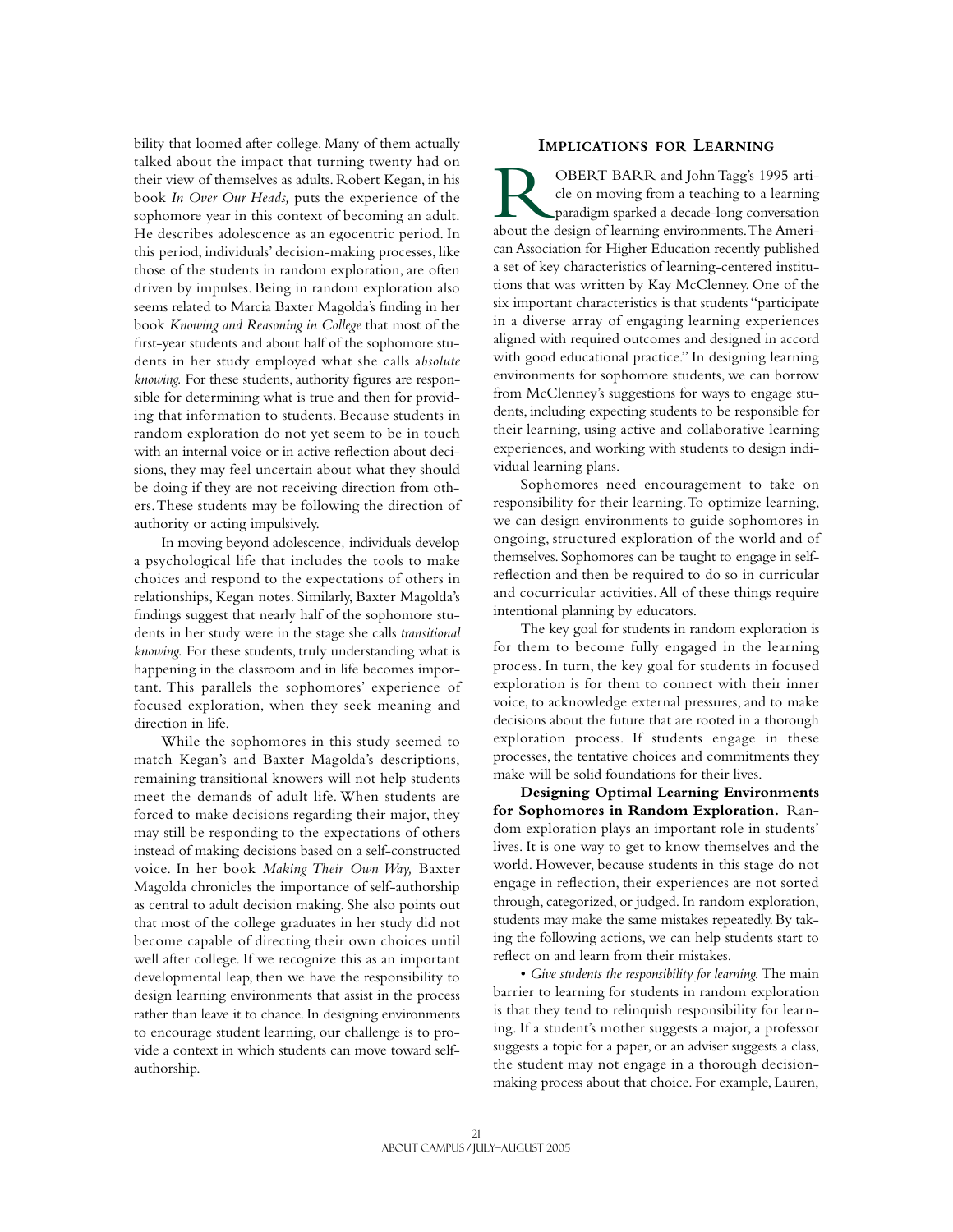# When students are forced to make decisions regarding their major, they may still be responding to the expectations of others instead of making decisions based on a self-constructed voice.

whom I described earlier as being in the tentative choices stage in regard to her major, was majoring in psychology and sociology but wanted to add a minor in criminal justice. Her father and her academic adviser said that a minor "wasn't worth it," so she did not add one. She described her father as being very involved in her academic life, to the extent that he even chose which sections of courses she should take and colorcoded her daily schedule for her.

As Lauren's story about not taking on a minor illustrates, students may acquiesce to appease others or because they think that others know more than they do about an issue.While there are cases when this is accurate, for students, learning requires engagement in the process.Active learning suggests not simply an external activity but an internal process.The challenge for educators both inside and outside of the classroom is to design experiences that provide students with opportunities to explore the world and then to place responsibility for the decision making on the student. Random exploration occurs when many students are experiencing large, impersonal lecture classes and may not be required to struggle with course topics. Students in random exploration should be encouraged to examine their rationales for decisions.

• *Require reflection.* The sophomores in focused exploration said that "getting to know myself" was a central task of their sophomore year. They should receive help with this task.While reflection is an important tool in this process, for those in random exploration, reflection can be superficial. Emily, the transfer student, exhibited a lack of depth in her reflection during a discussion about drinking alcohol and attending parties. She said,"I tend to have more fun a lot of times when everyone is drinking, because I think it's more interesting.Things happen, and I think it's funny the next morning to tell about it." Emily knew that her friends were not this casual about drinking and partying. She said,"I can see where next year I'll be like,'OK, well, whatever' and not have so much priority on it [partying]." In our relationships with students, we can

ask probing questions for students to answer, not for us but for themselves. Emily might have been able to make a connection between being hurt or having difficulties in school because of alcohol use or abuse had someone in her life been asking her probing questions about her social life. Building these connections for Emily may have helped her to begin to evaluate her own choices. In teaching students how to reflect, we can help them in their process of self-exploration.

Often, I've found that sophomores who have violated university policy may not be able to determine why they engaged in a particular behavior. For these students, the use of process maps or other techniques to identify influences on their behavior may assist them in beginning the reflection process. In using a process map, students are asked to examine what happened right before they engaged in a behavior and move backward through an entire event. Students can then be encouraged to identify choices they made and influences on those choices.As students learn to reflect deeply on their choices, they will move toward focused exploration.

• *Expect new relationship building.* Students in focused exploration often described the relationships they had during random exploration as superficial, harmful, or not of their own choosing. Rob, whom I described earlier as being in focused exploration in his academic life, began to question the type of friendships he was in during the second semester of his first year. He said,"I realized it was more like we had just a mutual wanting to get real messed up." He recognized that his friends had not been good for him, saying,"They didn't understand me, and at the same time, I couldn't understand why they'd do the things they'd do."A key for Rob was that he had other friendship options, and developing healthy friendships helped him determine what was not healthy.

While we know that peer influences can be destructive, we also know that relationships with parents and other authority figures can be stifling. Students in random exploration may benefit from learning to examine the pressures in their relationships, the benefits, and the drawbacks.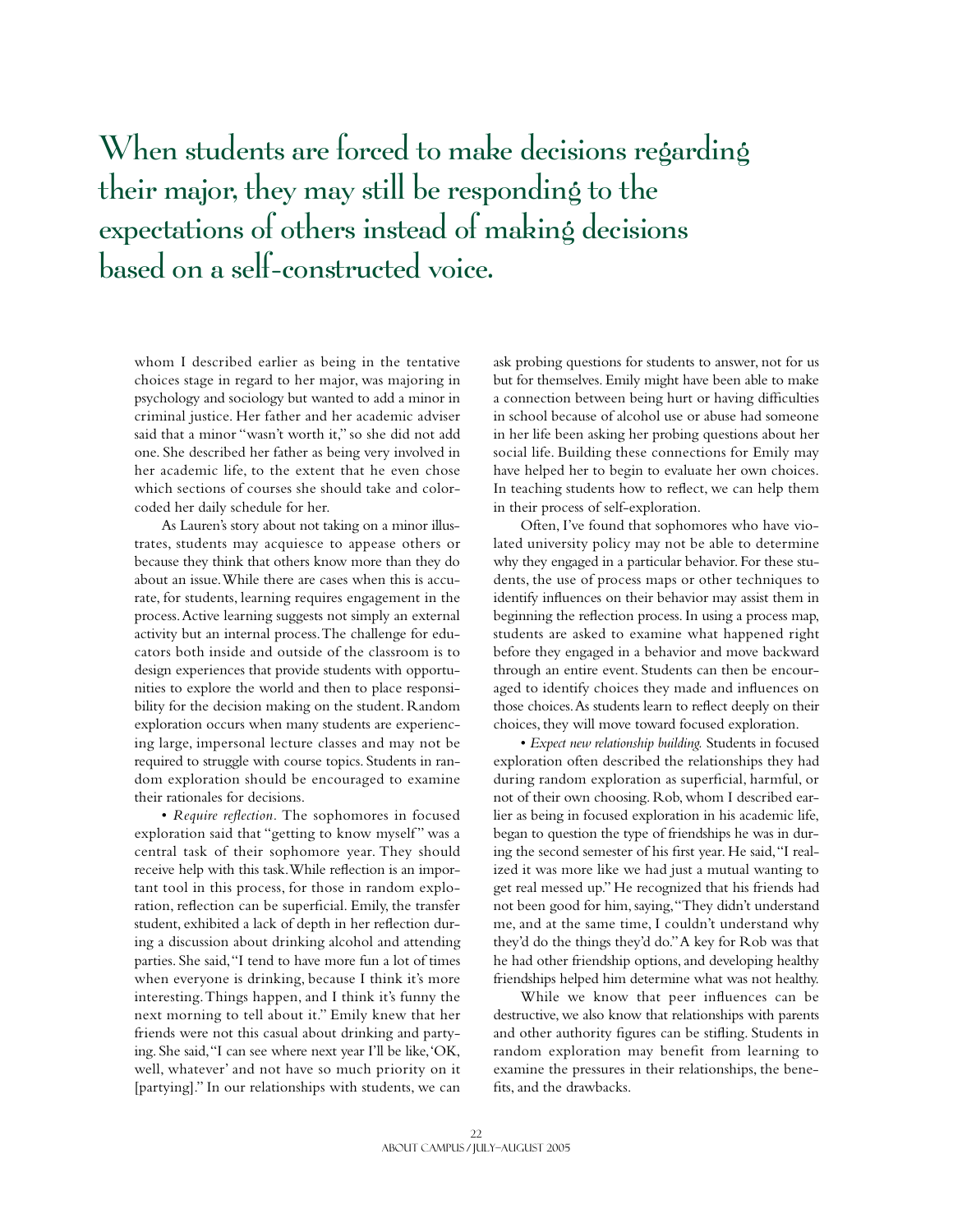As a first step, we can encourage new relationship building during the sophomore year. Melissa, who described herself at the opening of this article as being in the midst of an all-encompassing life change, said,"It's just hard to meet new people, because people are so closed off and it's just hard to get acquainted. Freshman year, everybody was all about meeting new people, but once you find your set group, it's kind of like you were stuck to it for this year."To support students in their ongoing search for healthy relationships, we can encourage students to join new organizations, work in new small groups, or do whatever it takes to expand their friendships and to see relationships as choices.

In our relationships with sophomores, we might consider how we respond to their problems, being careful not to give students the answer to every problem they face.A learning-centered approach that requires students to select topics for papers, evaluate their own and classmates' assignments, and come to class prepared to participate in rich conversation can keep sophomores from stagnating in random exploration.

We want students in random exploration to engage in appropriate and healthy searching as they move toward more active decision making about themselves, their relationships, and academics. Faculty and student affairs professionals can work together to identify students who are not engaged in the exploration process and provide them with individual support for becoming engaged.

**Designing Optimal Learning Environments for Students in Focused Exploration.** Focused exploration can and should be a period of deep personal reflection about life and the future. Students who move through this stage quickly or with ease may not have truly connected with or begun to develop a resourceful inner voice. Students engaging in this process would benefit from support and encouragement to remain genuinely in the search.

• *Provide opportunities for exploration.* Study abroad, service learning, cooperative learning experiences, internships, and opportunities to conduct observations outside of school provide students with the chance to meaningfully explore the world around them. Engaging

students in exploration of their world is important in many stages of education. During the first-year experience, students are exploring the new world of college life, but this is just a starting place for the ongoing exploration that needs to occur to prepare students to make internally guided choices about their future.

Dan's story illustrates the importance of meaningful exploration. Prior to coming to college, Dan said, he had "a negative view of college." He felt that college was an expectation others had for him and one that he could not avoid. During his first year of college, he wasn't certain how to make the experience his own. In the summer between his first year and his sophomore year, Dan participated in a study program in India. He said, "I went to India, and that just really made me aware of international things, which I have always been interested in, so I changed to political science, which I know now is what I want." Dan's excitement translated to his experience in the classroom. He said,"I love going to classes. It's kind of neat to get excited over why you're paying so much money and energy to go here." Dan said that during his first year, he was so focused on getting good grades that he forgot about what he was learning.As a sophomore, he said,"My top concern, for me, is to learn more."

Pre-professional programs can easily build clinical, internship, cooperative learning experiences, and observation components into courses during the sophomore year. In liberal arts majors, this may not be as easy and, in fact, may be contrary to the liberal arts philosophy. Not all degrees prepare students directly for a profession. In this case, programs can be designed to encourage students' active exploration of the world, their belief system, and their future. Coursework can include field experience. For example, sociology students can study world issues in the surrounding community. History students can connect their studies to local and institutional history. Chemistry students can conduct research projects to study the natural world, perhaps with senior or graduate students. Intensive service experiences or study abroad can accomplish the same goal, as Dan's story illustrates. Regardless of the academic major that is involved, faculty and advisers can look for ways to help

To optimize learning, we can design environments to guide sophomores in ongoing, structured exploration of the world and of themselves.